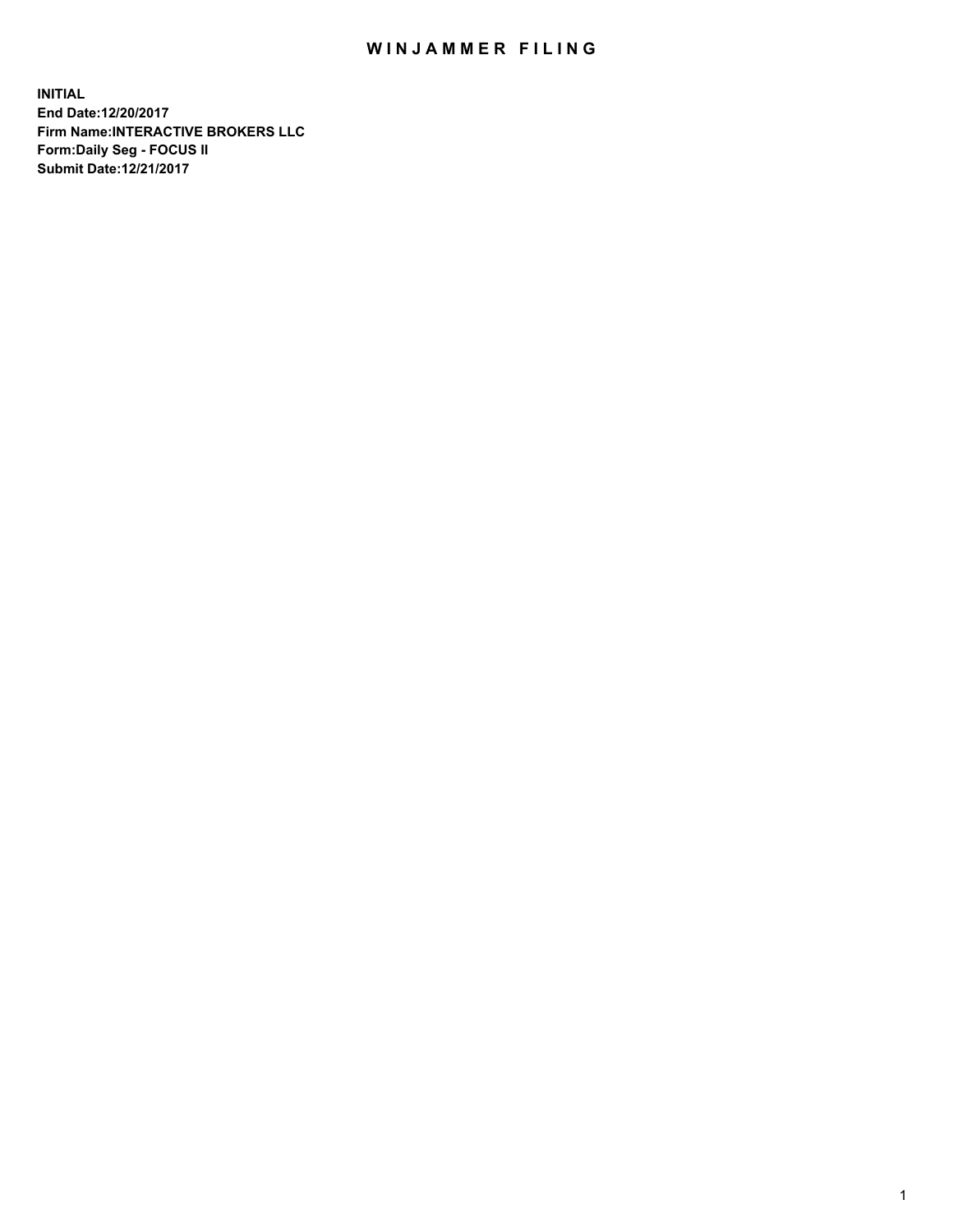## **INITIAL End Date:12/20/2017 Firm Name:INTERACTIVE BROKERS LLC Form:Daily Seg - FOCUS II Submit Date:12/21/2017 Daily Segregation - Cover Page**

| Name of Company<br><b>Contact Name</b><br><b>Contact Phone Number</b><br><b>Contact Email Address</b>                                                                                                                                                                                                                          | <b>INTERACTIVE BROKERS LLC</b><br><b>James Menicucci</b><br>203-618-8085<br><u>jmenicucci@interactivebrokers.c</u><br>om |
|--------------------------------------------------------------------------------------------------------------------------------------------------------------------------------------------------------------------------------------------------------------------------------------------------------------------------------|--------------------------------------------------------------------------------------------------------------------------|
| FCM's Customer Segregated Funds Residual Interest Target (choose one):<br>a. Minimum dollar amount: ; or<br>b. Minimum percentage of customer segregated funds required:%; or<br>c. Dollar amount range between: and; or<br>d. Percentage range of customer segregated funds required between:% and%.                          | <u>0</u><br>0<br><u>155,000,000 245,000,000</u><br>0 <sub>0</sub>                                                        |
| FCM's Customer Secured Amount Funds Residual Interest Target (choose one):<br>a. Minimum dollar amount: ; or<br>b. Minimum percentage of customer secured funds required:%; or<br>c. Dollar amount range between: and; or<br>d. Percentage range of customer secured funds required between:% and%.                            | $\overline{\mathbf{0}}$<br>0<br>80,000,000 120,000,000<br>0 <sub>0</sub>                                                 |
| FCM's Cleared Swaps Customer Collateral Residual Interest Target (choose one):<br>a. Minimum dollar amount: ; or<br>b. Minimum percentage of cleared swaps customer collateral required:% ; or<br>c. Dollar amount range between: and; or<br>d. Percentage range of cleared swaps customer collateral required between:% and%. | $\underline{\mathbf{0}}$<br>$\overline{\mathbf{0}}$<br>0 <sub>0</sub><br><u>00</u>                                       |

Attach supporting documents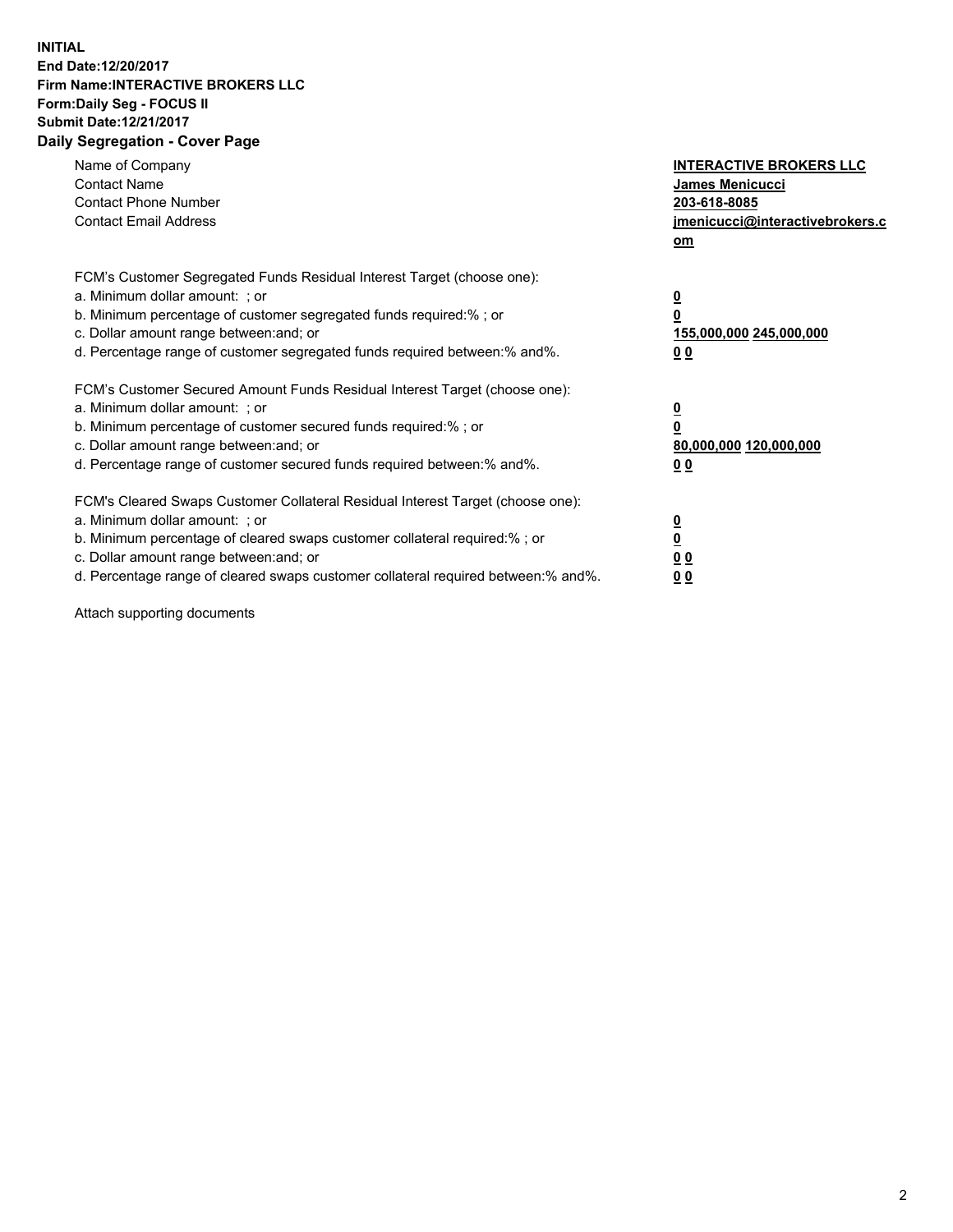## **INITIAL End Date:12/20/2017 Firm Name:INTERACTIVE BROKERS LLC Form:Daily Seg - FOCUS II Submit Date:12/21/2017 Daily Segregation - Secured Amounts**

|     | Daily Segregation - Secured Amounts                                                                        |                                          |
|-----|------------------------------------------------------------------------------------------------------------|------------------------------------------|
|     | Foreign Futures and Foreign Options Secured Amounts                                                        |                                          |
|     | Amount required to be set aside pursuant to law, rule or regulation of a foreign                           | $0$ [7305]                               |
|     | government or a rule of a self-regulatory organization authorized thereunder                               |                                          |
| 1.  | Net ledger balance - Foreign Futures and Foreign Option Trading - All Customers                            |                                          |
|     | A. Cash                                                                                                    | 473,339,514 [7315]                       |
|     | B. Securities (at market)                                                                                  | $0$ [7317]                               |
| 2.  | Net unrealized profit (loss) in open futures contracts traded on a foreign board of trade                  | 7,935,977 [7325]                         |
| 3.  | Exchange traded options                                                                                    |                                          |
|     | a. Market value of open option contracts purchased on a foreign board of trade                             | 18,667 [7335]                            |
|     | b. Market value of open contracts granted (sold) on a foreign board of trade                               | -58,394 [7337]                           |
| 4.  | Net equity (deficit) (add lines 1.2. and 3.)                                                               | 481,235,764 [7345]                       |
| 5.  | Account liquidating to a deficit and account with a debit balances - gross amount                          | 2,451 [7351]                             |
|     | Less: amount offset by customer owned securities                                                           | 0 [7352] 2,451 [7354]                    |
| 6.  | Amount required to be set aside as the secured amount - Net Liquidating Equity                             | 481,238,215 [7355]                       |
|     | Method (add lines 4 and 5)                                                                                 |                                          |
| 7.  | Greater of amount required to be set aside pursuant to foreign jurisdiction (above) or line                | 481,238,215 [7360]                       |
|     | 6.                                                                                                         |                                          |
|     | FUNDS DEPOSITED IN SEPARATE REGULATION 30.7 ACCOUNTS                                                       |                                          |
| 1.  | Cash in banks                                                                                              |                                          |
|     | A. Banks located in the United States                                                                      | 32,874,359 [7500]                        |
|     | B. Other banks qualified under Regulation 30.7                                                             | 0 [7520] 32,874,359 [7530]               |
| 2.  | <b>Securities</b>                                                                                          |                                          |
|     | A. In safekeeping with banks located in the United States                                                  | 439,446,065 [7540]                       |
|     | B. In safekeeping with other banks qualified under Regulation 30.7                                         | 0 [7560] 439,446,065 [7570]              |
| 3.  | Equities with registered futures commission merchants                                                      |                                          |
|     | A. Cash                                                                                                    | $0$ [7580]                               |
|     | <b>B.</b> Securities                                                                                       | $0$ [7590]                               |
|     | C. Unrealized gain (loss) on open futures contracts                                                        | $0$ [7600]                               |
|     | D. Value of long option contracts                                                                          | $0$ [7610]                               |
|     | E. Value of short option contracts                                                                         | 0 [7615] 0 [7620]                        |
| 4.  | Amounts held by clearing organizations of foreign boards of trade                                          |                                          |
|     | A. Cash                                                                                                    | $0$ [7640]                               |
|     | <b>B.</b> Securities                                                                                       | $0$ [7650]                               |
|     | C. Amount due to (from) clearing organization - daily variation                                            | $0$ [7660]                               |
|     | D. Value of long option contracts                                                                          | $0$ [7670]                               |
|     | E. Value of short option contracts                                                                         | 0 [7675] 0 [7680]                        |
| 5.  | Amounts held by members of foreign boards of trade                                                         |                                          |
|     | A. Cash                                                                                                    | 132,701,329 [7700]                       |
|     | <b>B.</b> Securities                                                                                       | $0$ [7710]                               |
|     | C. Unrealized gain (loss) on open futures contracts                                                        | 10,881,105 [7720]                        |
|     | D. Value of long option contracts                                                                          | 18,667 [7730]                            |
|     | E. Value of short option contracts                                                                         | <u>-58,394</u> [7735] 143,542,707 [7740] |
| 6.  | Amounts with other depositories designated by a foreign board of trade                                     | 0 [7760]                                 |
| 7.  | Segregated funds on hand                                                                                   | $0$ [7765]                               |
| 8.  | Total funds in separate section 30.7 accounts                                                              | 615,863,131 [7770]                       |
| 9.  | Excess (deficiency) Set Aside for Secured Amount (subtract line 7 Secured Statement<br>Page 1 from Line 8) | 134,624,916 [7380]                       |
| 10. | Management Target Amount for Excess funds in separate section 30.7 accounts                                | 80,000,000 [7780]                        |
| 11. | Excess (deficiency) funds in separate 30.7 accounts over (under) Management Target                         | 54,624,916 [7785]                        |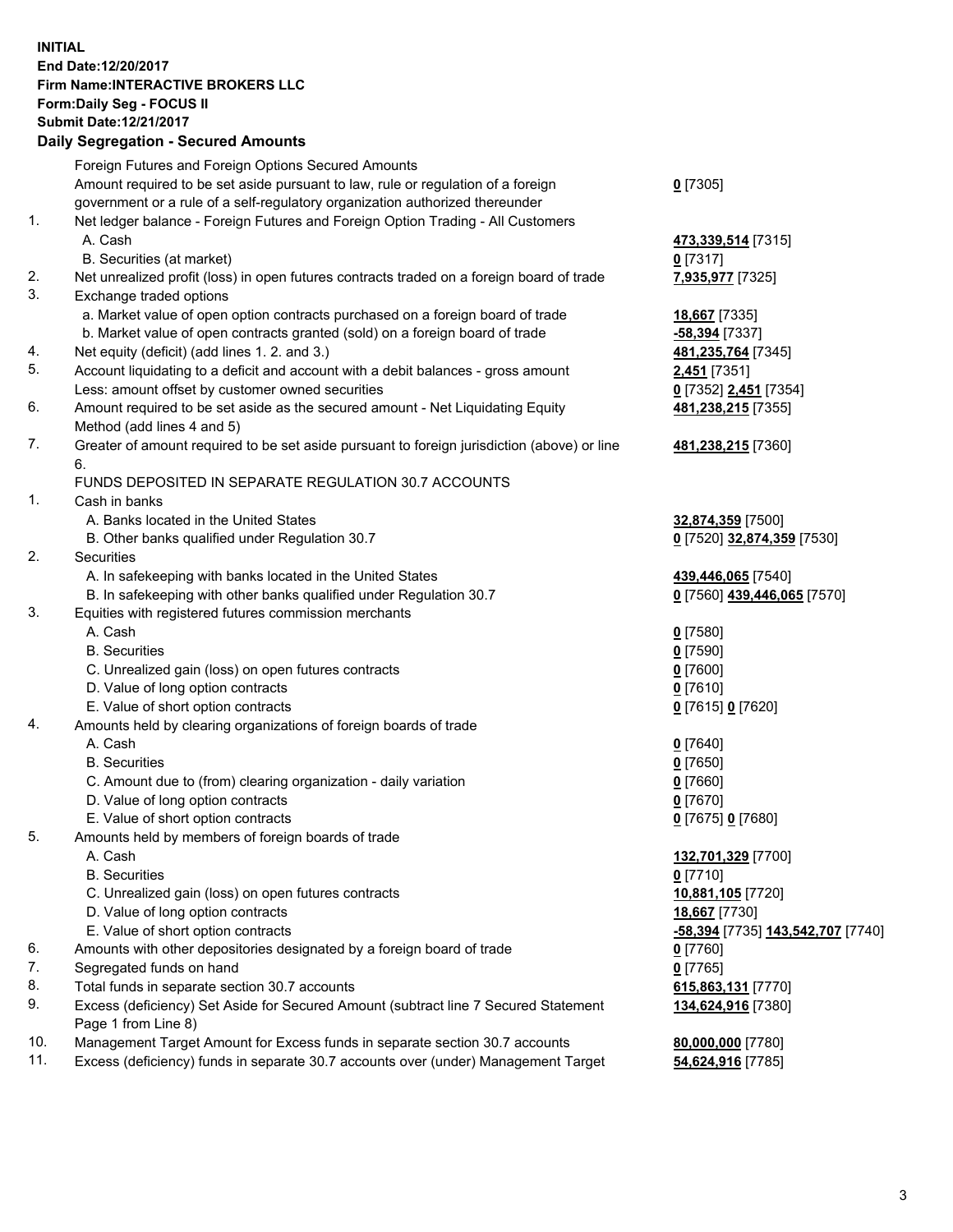**INITIAL End Date:12/20/2017 Firm Name:INTERACTIVE BROKERS LLC Form:Daily Seg - FOCUS II Submit Date:12/21/2017 Daily Segregation - Segregation Statement** SEGREGATION REQUIREMENTS(Section 4d(2) of the CEAct) 1. Net ledger balance A. Cash **4,531,547,259** [7010] B. Securities (at market) **0** [7020] 2. Net unrealized profit (loss) in open futures contracts traded on a contract market **-123,017,123** [7030] 3. Exchange traded options A. Add market value of open option contracts purchased on a contract market **171,615,592** [7032] B. Deduct market value of open option contracts granted (sold) on a contract market **-269,504,645** [7033] 4. Net equity (deficit) (add lines 1, 2 and 3) **4,310,641,083** [7040] 5. Accounts liquidating to a deficit and accounts with debit balances - gross amount **269,249** [7045] Less: amount offset by customer securities **0** [7047] **269,249** [7050] 6. Amount required to be segregated (add lines 4 and 5) **4,310,910,332** [7060] FUNDS IN SEGREGATED ACCOUNTS 7. Deposited in segregated funds bank accounts A. Cash **509,371,293** [7070] B. Securities representing investments of customers' funds (at market) **2,877,050,115** [7080] C. Securities held for particular customers or option customers in lieu of cash (at market) **0** [7090] 8. Margins on deposit with derivatives clearing organizations of contract markets A. Cash **23,256,249** [7100] B. Securities representing investments of customers' funds (at market) **1,201,678,530** [7110] C. Securities held for particular customers or option customers in lieu of cash (at market) **0** [7120] 9. Net settlement from (to) derivatives clearing organizations of contract markets **-9,104,910** [7130] 10. Exchange traded options A. Value of open long option contracts **171,526,639** [7132] B. Value of open short option contracts **-269,407,120** [7133] 11. Net equities with other FCMs A. Net liquidating equity **0** [7140] B. Securities representing investments of customers' funds (at market) **0** [7160] C. Securities held for particular customers or option customers in lieu of cash (at market) **0** [7170] 12. Segregated funds on hand **0** [7150] 13. Total amount in segregation (add lines 7 through 12) **4,504,370,796** [7180] 14. Excess (deficiency) funds in segregation (subtract line 6 from line 13) **193,460,464** [7190] 15. Management Target Amount for Excess funds in segregation **155,000,000** [7194] **38,460,464** [7198]

16. Excess (deficiency) funds in segregation over (under) Management Target Amount Excess